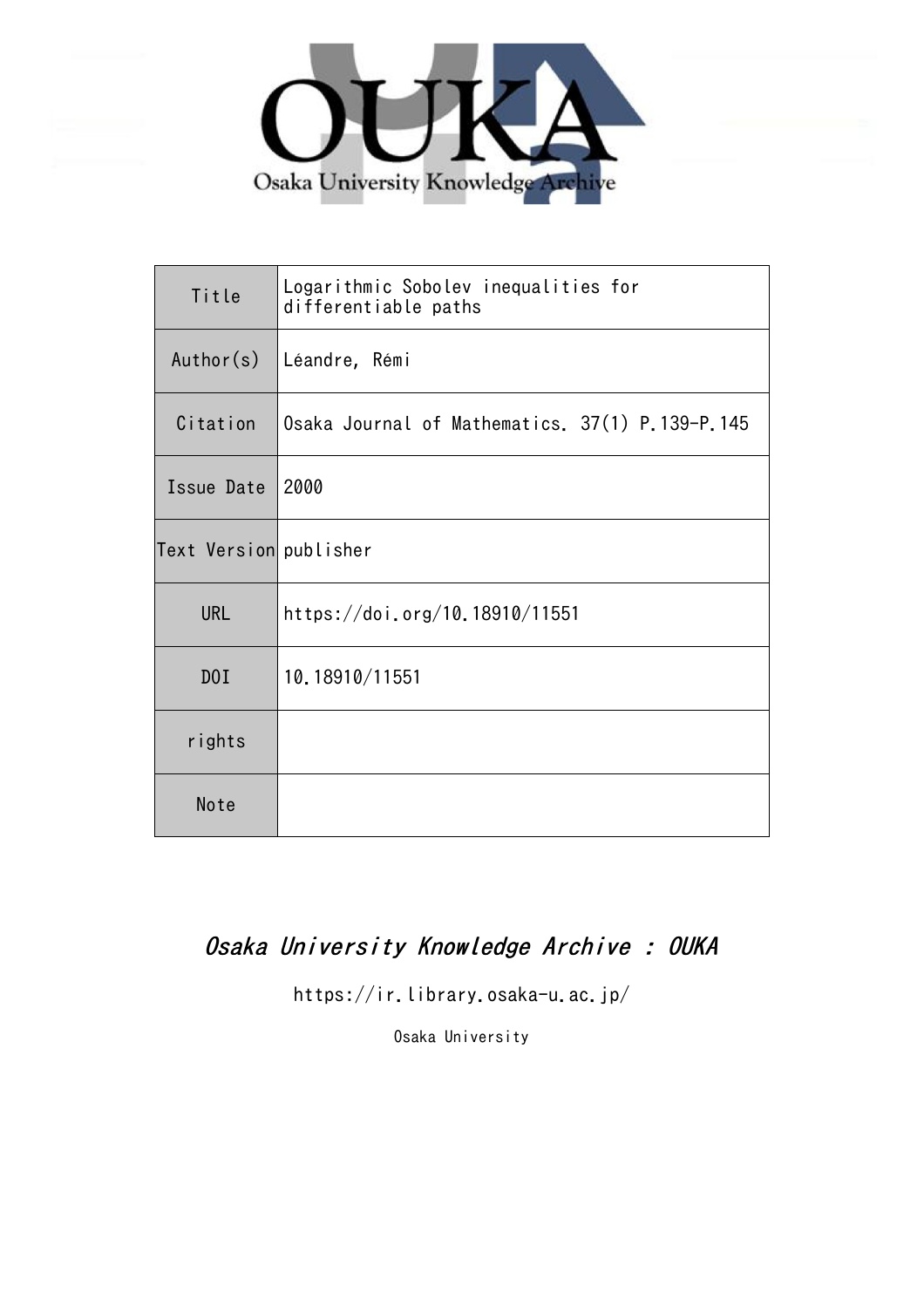Léandre, R. Osaka J. Math. 37(2000),139-145

# **LOGARITHMIC SOBOLEV INEQUALITIES FOR DIFFERENTIABLE PATHS**

#### REMI LEANDRE

(Received March 20, 1998)

#### **1. Introduction**

Measures over differentiable paths can be interesting in two ways:

-)The spin representation of a loop groop is very well understood for  $C^1$  loops  $([25]).$ 

-)There is a Morse theory theory for  $C<sup>1</sup>$  loops, which is involved with the energy functional (See [11] and the references therein).

For the first of these two reasons, there exist measures which are introduced for differentiable paths or differentiable loops of a Lie group. In the case of a loop group, they are introduced in [20] or in [21], in order to understand what is a string structure over the Brownian bridge. Let us recall that string structures over the Brownian bridge are very important in order to define the Dirac operator over the loop space (See [26], [29], [14]).

In the case of an analytical approach of the Morse theory related to the symplectic action, we can work with the measure defined over the loop space by the classical Brownian bridge (See [19], [10]). But if the function over the loop space is the energy functional (See [11]), we need to introduce a new measure, which is involved with differentiable paths. It is the subject of [22].

In [22], we introduced a measure over the path space. We give integration by parts formulas for differentiable paths, and we establish a Sobolev Calculus, which is in the spirit of [13] and [17], [18]. The integration by parts formulas are very badly written in terms of the tangent vector fields which are considered in [22]. In [17] or in [6], there is the remark that if we follow Bismut's indication to writte the shape of the tangent vector fields ([2]), the integration by parts formulas are better written.

In the first part, we consider the measure of [22] over the space of differentiable paths, and we establish a Bismut Calculus associated to it. The main result is the following: the transformation which gives a vector field in the manner of [13] or in the manner of [22] into a vector into a vector field of Bismut is path by path bounded, but not uniformly bounded. In order to control this transformation, we have to assume that a quantity of the form  $exp[I(\gamma)]$  ( $I(\gamma)$ ) is the square of the supremum of the modulus of the speed of the path) is in  $L^2$ . It is possible that this assumption is satisfied if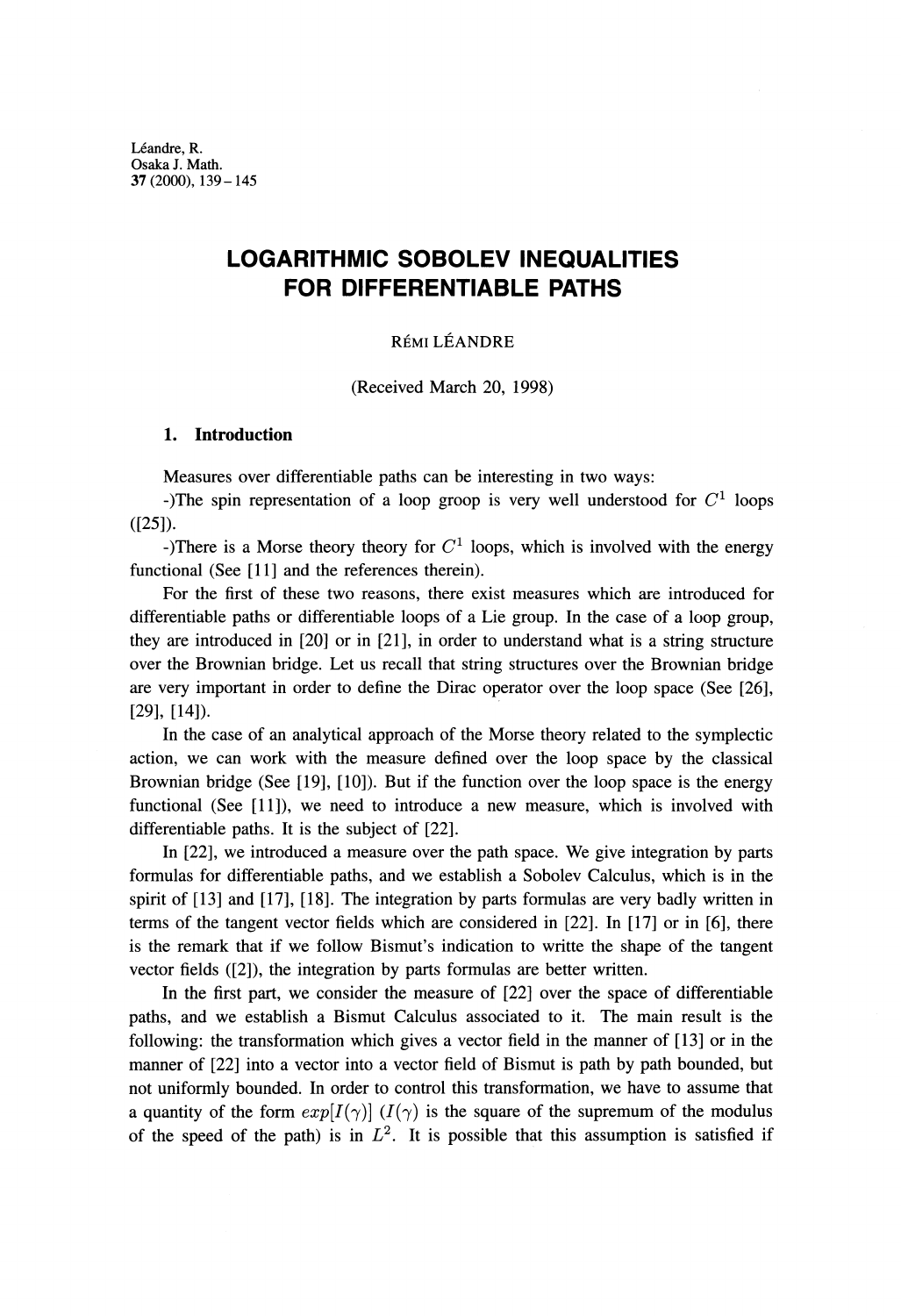#### 140 R. LÉANDRE

we introduce a small parameter, which leads to a formalism analogous to small time asymptotics of heat kernels. (The reader who is interested by short time asymptotics expansions can see the surveys of Kusuoka ([15]), Leandre ([16]) or Watanabe ([27])). If this integrability condition is checked, or in other words, if the parameter of the equation which gives the measure is small enough, the cylindrical functionals belong to Bismut's Sobolev spaces with one derivative in  $L^2$ .

In the second part of this work, we show that there is a Clark-Ocone formula in this context, associated to Bismut's derivatives of a functional, when we have fixed the speed of the path in the starting time. The proof follows the ideas of [6].

This allows us, by following the method of [3] to deduce a Logarithmic Sobolev inequality over the differentiable path space, if we suppose given the speed of the path at the starting time. For that, we take the tangent space of [22]. But this gives a weighted Logarithmic Sobolev inequality, because the transformation which gives a tangent vector of [22] into a Bismut tangent vector is not uniformly bounded.

We thank S. Fang for helpfull discussions.

#### **2. Bismut Calculus for Differentiable Paths**

Let  $M$  be a compact Riemannian manifold. We endow it with the Levi-Civita connection. Let  $B_s$  be a Brownian motion over  $T_x(M)$  starting from x. We consider the stochastic differential equation:

(1.1) 
$$
d\gamma_s = \tau_s \epsilon (C + B_s) ds \n\gamma_0 = x
$$

e is a small parameter. *C* follows a Gaussian law of covariance *Id* and average 0 over  $T_x(M)$ , independent of  $B_s$ .  $\tau_s$  is the parrallel transport over the path  $\gamma_s$ , starting from *Id.*

[22] has introduced the following tangent space of a path  $\gamma$ : it is constituted of the path  $\tau_s H_s$ , where  $H_s$  has two derivatives with  $H_0 = 0$ . [22] considers the Hilbert structure  $\|H_0'\|^2 + \int_0^1 \|d^2/ds^2H\|^2 ds$ . Let us recall one of the main theorem of [22]. Let *F* be a cylindrical functional over  $P_x(M)$ , the based path space of  $C^1$  differentiables paths over M.

We get:

$$
(1.2) \t E[]=E[Fdiv X]
$$

if  $X_t = \tau_t H_t$  where  $H_t$  is deterministic. The expression of  $div X$  is given in [22], and is slightly complicated: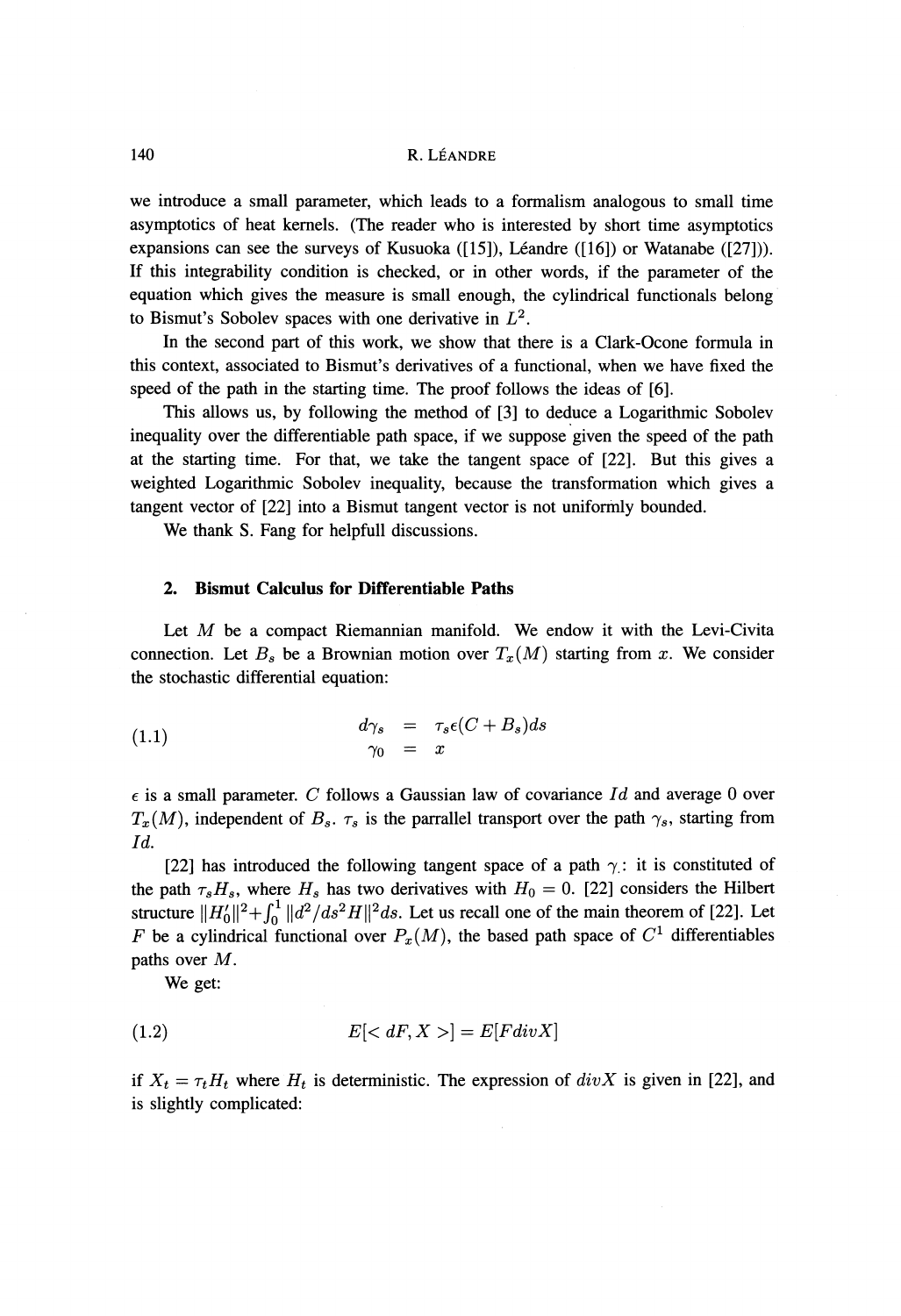(1.3) 
$$
div X = -\int_0^1 \langle \tau_s^{-1} R(d/ds\gamma_s, X_s) \frac{d/ds\gamma_s}{\epsilon}, \delta B_s \rangle + \int_0^1 \frac{\langle d^2/ds^2 H_s, \delta B_s \rangle}{\epsilon} + \frac{\langle d/ds H_0', C \rangle}{\epsilon}
$$

*R* is the curvature tensor of the manifold. In order to simplify the expression of the divergence, we give the notion of Bismut's tangent vector field.

Let  $d/dsH_0$  and  $d^2/ds^2K_s$  be deterministic given. A Bismut's vector field  $X_t^B$  is given by  $X_t^B = \tau_t H_t^B$  where  $H_t^B$  is the solution of the differential equation:

(1.4) 
$$
H_0^B = 0
$$

$$
d/dsH_0^B = \epsilon H_0
$$

$$
d^2/ds^2H_t^B = \epsilon d^2/ds^2K_t + \tau_t^{-1}R(d/ds\gamma_t, X_t^B)d/ds\gamma_t
$$

By using the Gronwall lemma, we get that

$$
(1.5) \quad (\int_0^1 \|d^2/ds^2 H_t^B\|^2 dt)^{\frac{1}{2}} \leq C((\int_0^1 \|d^2/ds^2 K\|^2 ds)^{\frac{1}{2}} + \|d/ds H_0\|^2 + 1)exp[C \sup \|d/ds \gamma_t\|^2]
$$

We can choose  $\epsilon$  small enough such that for a vector field  $d/dsH_0 + \int_0^s d^2/ds^2K_u du$ adapted in  $L^2$ ,  $X_t^B$  is still adapted in  $L^2$ .

We define a tangent vector as  $X_t^B(d/dsH_0, d^2/ds^2K)$  associated to the solution of (1.4).

We get:

**Theorem I. 1.** Let  $\epsilon$  be small enough. Let  $d/dsH_0$  and let  $d^2/ds^2K$  be determin*istic. We get for all cylindrical functionals:*

$$
E[< dF, X^B(d/dsH_0, d^2/ds^2K.)>]=E[< d/dsH_0, \frac{d/ds\gamma_0}{\epsilon}>\\&+ \int_0^1 < \tau_s d^2/ds^2K, \frac{\delta \nabla d/ds\gamma_s}{\epsilon}>]
$$

is the formal acceleration of  $\gamma_s$  given by  $\epsilon \tau_s \delta B_s$  and  $\delta$  is the Itô integral.

This integration by parts formula leads to a first order Sobolev Calculus, called Bismut's Sobolev Calculus, which is not equivalent to the Sobolev Calculus developped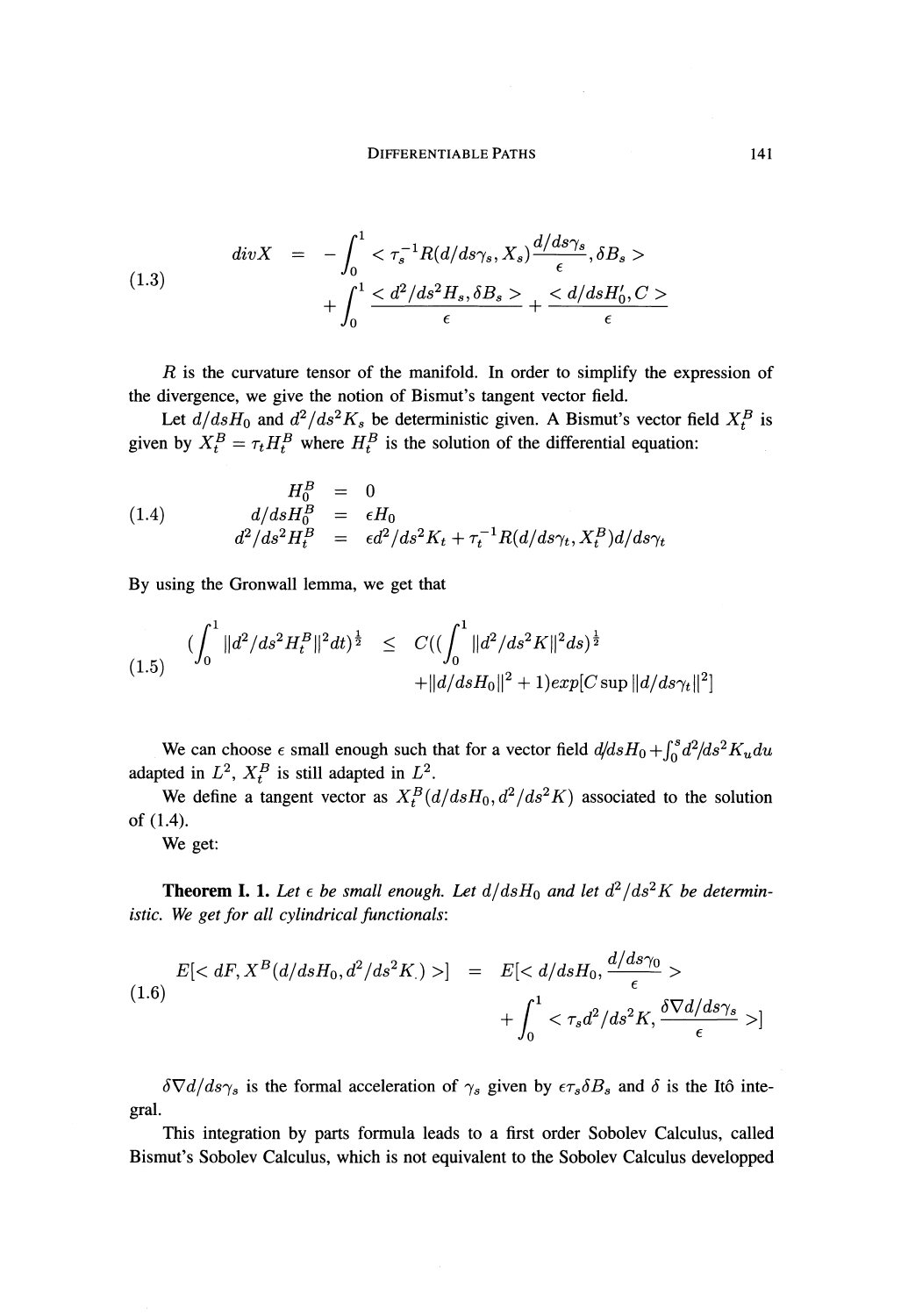## 142 R. LEANDRE

in [22]. Namely the transformation  $(d/dsH_0, d^2/ds^2K) \rightarrow X^B(d/dsH_0, d^2/ds^2K)$ is not bounded in  $\gamma$ .

For a cylindrical functional, we put:

$$
\langle dF, X^B(d/dsH_0, d^2/ds^2K) \rangle = \langle A, d/dsH_0 \rangle
$$
  
(1.7)  

$$
+ \int_0^1 \langle C, d^2/ds^2K_s \rangle ds
$$

in a unique way. We call  $A = dF^{0,B}$  and  $C_s = dF_s^B$  such that:

$$
\langle dF, X^B(d/dsH_0, d^2/ds^2K) \rangle = \langle dF^{0,B}, d/dsH_0 \rangle + \int_0^1 \langle dF_s^B, d^2/ds^2K_s \rangle ds
$$

We get:

DEFINITION I. 2: The first order Bismut Sobolev norm  $W_{1,2}$  are given by:

$$
(1.9) \t\t\t ||F||_{1,2} = ||F||_{L^2} + ||||dF^{0,B}||||_{L^2} + ||(\int_0^1 ||dF_s^B||^2 ds)^{\frac{1}{2}}||_{L^2}
$$

From the estimate (1.5), we get:

**Theorem I. 3.** If  $\epsilon$  is small enough,  $||F||_{1,2}$  is finite for any cylindrical functional *F.*

#### **3. Clark-Ocone Formula**

We fix *C* in the equation (1.2). We get a Sobolev Calculus as in the previous part with *C* fixed, or in other words, if  $d/ds\gamma_0$  fixed. This implies that in the new Sobolev Calculus that  $H'_0 = 0$ . We suppose  $\epsilon$  small enough in order that the exponential which appears in (1.5) is in  $L^2$ . We do in the sequel as if  $\epsilon = 1$ , in order to simplify the formulas.

Let F be a cylindrical functional. Since *C* is supposed fixed, we have for a suitable vector fields  $Z_s(F)$  adapted to the filtration generated by the process  $B_s$ ,

(2.1) 
$$
F = E[F] + \int_0^1 \langle \tau_s Z_s(F), \delta \nabla d/ds \gamma_s \rangle
$$

Let  $Z_s$  be another adapted vector fields. We have: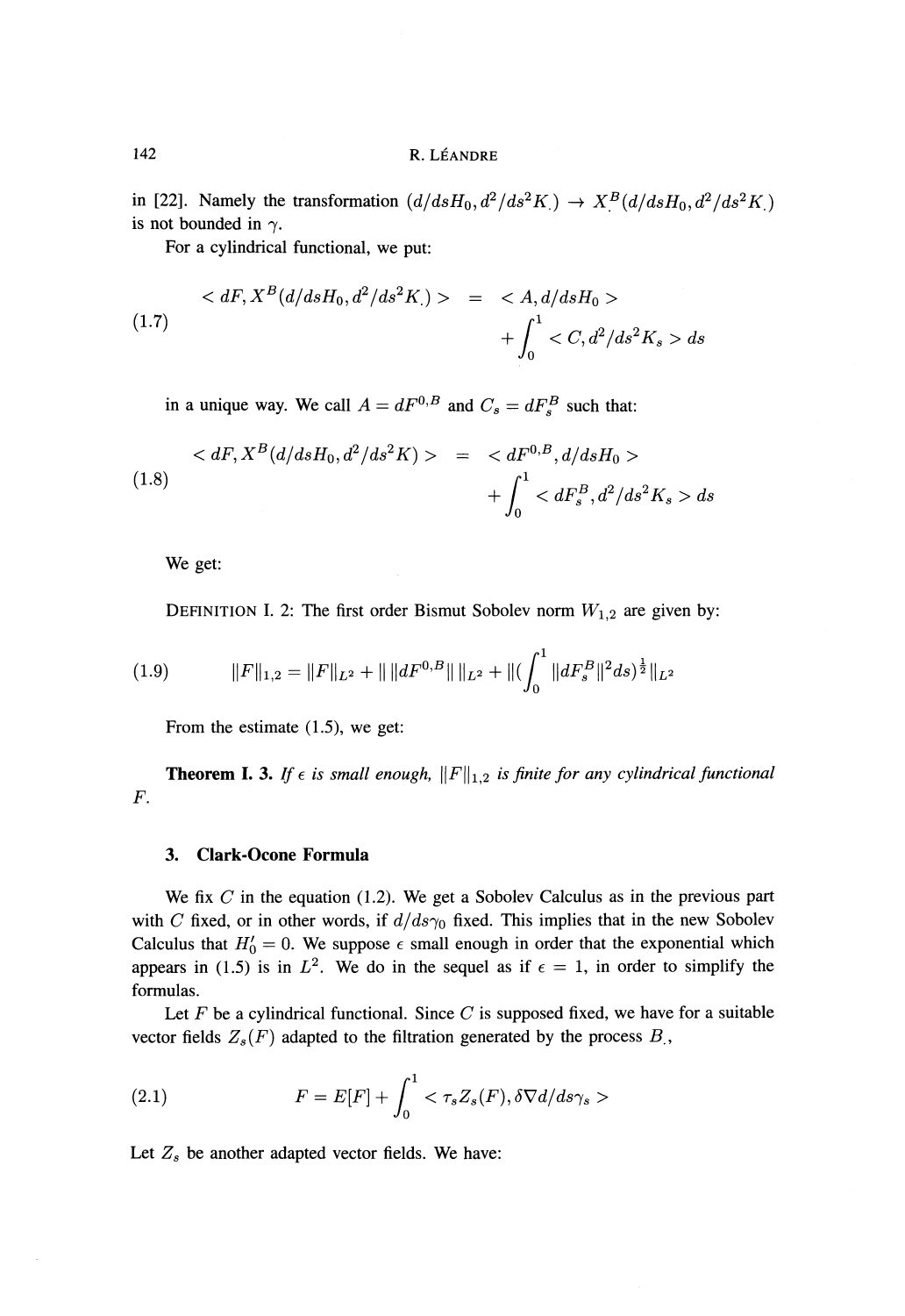$$
E\left[\int_{0}^{1}  ds\right] = E\left[F\int_{0}^{1} <\tau_{s}Z_{s}, \delta\nabla d/ds\gamma_{s}>\right]
$$

$$
= E\left[\int_{0}^{1} <\tau_{s}Z_{s}(F), \delta\nabla d/ds\gamma_{s}>\right]
$$

$$
\int_{0}^{1} <\tau_{s}Z_{s}, \delta\nabla d/ds\gamma_{s}>\right]
$$

$$
= E\left[\int_{0}^{1} Z_{s}(F)Z_{s}ds\right]
$$

Moreover, we get the following Clark-Ocone formula (See [24], [6]):

# **Theorem II. 1.**

(2.3) 
$$
F = E[F] + \int_0^1 \langle \tau_s E^{G_s} [dF_s^B], \delta \nabla d/ds \gamma_s \rangle
$$

where  $G_s$  is the filtration spanned by  $B_s$ .

## **4. Logarithmic Sobolev Inequalities**

We follow exactly the method of Capitaine-Hsu-Ledoux ([3]), with *C* fixed. We do as if *e* was small enough.

We underline that there are the Bismut tangent space and the tangent space of [22]. This leads to an H-derivative in the sense of Bismut:

(3.1) 
$$
\langle dF, X^B(d^2/ds^2K) \rangle = \int_0^1 \langle dF_s^B, d^2/ds^2K_s \rangle ds
$$

and to an H-derivative in the sense of [22]:

(3.2) 
$$
\langle dF, X(d^2/ds^2K) \rangle = \int_0^1 \langle dF_s^{J.L}, d^2/ds^2K_s \rangle ds
$$

where  $X(d^2/ds^2K) = \tau_t \left( \int_0^t \int_0^s d^2/ds^2K_u du dv \right).$ 

Moreover by the estimates (1.5), we get:

(3.3) 
$$
\int_0^1 \|dF_s^B\|^2 ds \leq C \exp[\lambda \sup \|B_s\|^2] \int_0^1 \|dF_s^{J.L}\|^2 ds
$$

for  $\lambda$  small enough, by the assumption which is done.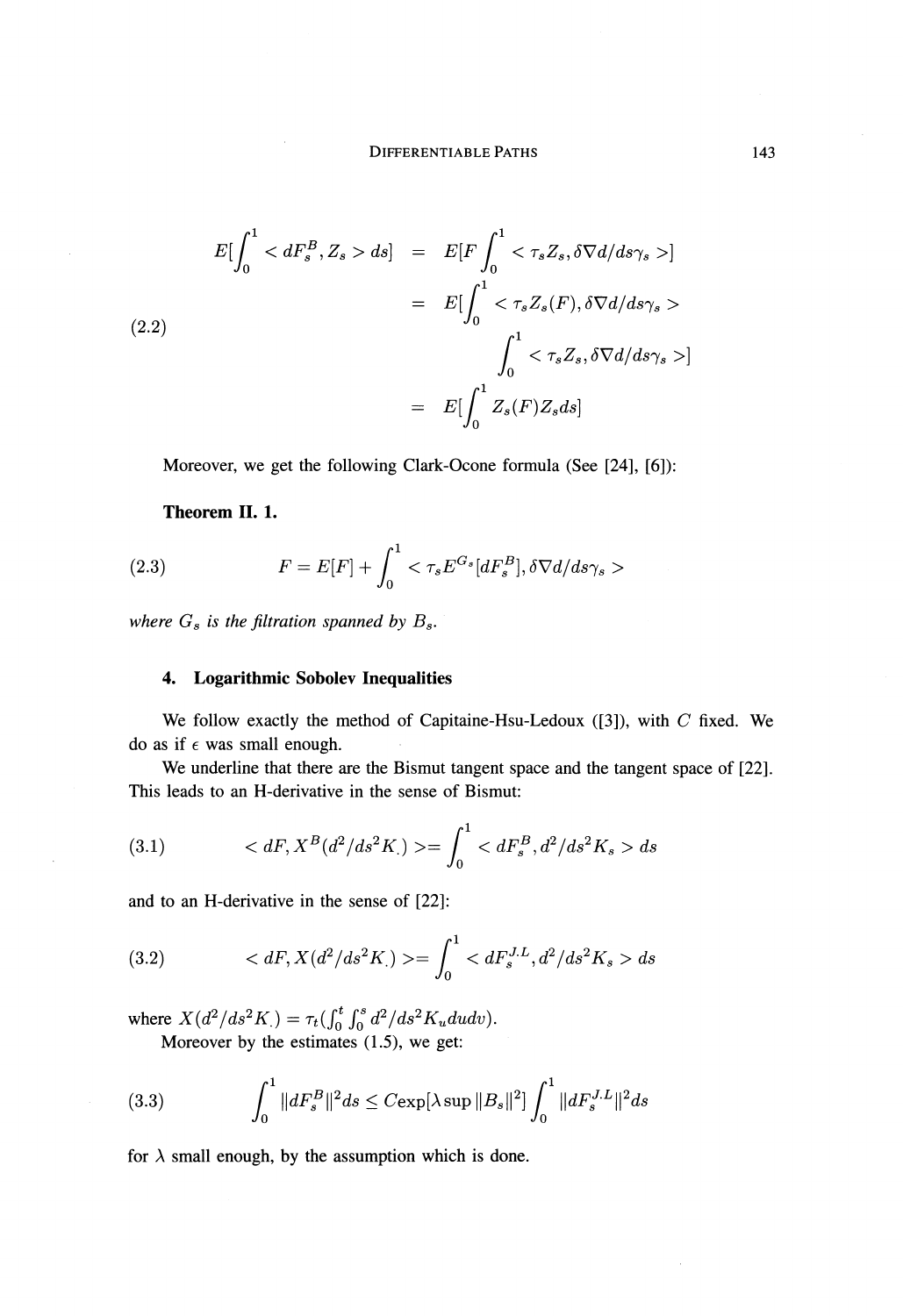The method of Capitaine-Hsu-Ledoux shows that:

(3.4) 
$$
E[F^2 \text{Log } F^2] \leq E[F^2] \text{Log } E[F^2] + 2E[\int_0^1 ||dF_s^B||^2 ds]
$$

Let be  $I(\gamma) = \sup \|d/ds\gamma_t\|^2$ . Since  $\exp[\lambda \sup \|B_s\|^2] \leq C \exp[\lambda'I(\gamma)]$ , we deduce the following Logarithmic Sobolev inequality:

#### **Theorem HI. 1.**

$$
(3.5) \t E[F^2 \text{Log } F^2] \leq E[F^2] \tilde{\text{Log}} E[F^2] + CE[\exp[\lambda'I(\gamma)] \int_0^1 ||dF_s^{J.L}||^2 ds]
$$

where the exponential is in  $L^2$  for  $\epsilon$  small enough.

#### **References**

- [1] S. Aida: *Logarithmic Sobolev inequalities on loop spaces over Riemannian manifolds,* In "Stochastic Analysis and applications", Davies I.M. Elworthy K.D. Truman A. edit. World Scientific, Singapore. (1996), 1-20.
- [2] J. M. Bismut: Large deviations and the Malliavin Calculus, Progress in Math. 45, Birkhauser, Basel, 1984.
- [3] M. Capitaine E. P. Hsu M. Ledoux: *Martingale representation and a simple proof of logarithmic Sobolev inequalities on path spaces,* Preprint.
- [4] B. K. Driver T. Lohrentz: *Logarithmic Sobolev inequalities for pinned loop groups,* J.F.A. 140 (1996), 381-448.
- [5] S. Fang: *Girsanov theorem and quasi-ίnvariance on the path space over loop groups,* Preprint.
- [6] S. Fang P. Malliavin: *Stochastic analysis on the path space of a Riemannian manifold,* J.F.A. 118 (1993), 249-274.
- [7] E. Getzler: *An extension of Gross's log Sobolev inequality for the loop space of a compact Lie group,* In "Probabi. model in Math. Phys." Morrow G. edit. World Scientific Singapore, (1991), 73-97.
- [8] L. Gross: *Potential theory on Hilbert spaces,* J.F.A. 1 (1967), 123-181.
- [9] L. Gross: *Logarithmic Sobolev inequality on loop group,* J.F.A. 102 (1991), 268-313.
- [10] J. M. Guilarte: *The supersymmetric sigma model, topological mechanics and knot invariants,* Jour. Geometry. Physics, 7 (1990), 255-302.
- [11] J. M. Guilarte: *Sphalerons and instantons in two dimensional field theory,* Preprint.
- [12] E. P. Hsu: *Logarithmic Sobolev inequalities on path spaces over Riemannian manifolds,* C.R.A.S. Serie I. 320 (1995), 1009-1014.
- [13] J. Jones R. Leandre : *L<sup>p</sup> Chen forms over loop spaces,* In "Stochastic Analysis", Barlow M. Bingham N. edit. Cambridge University Press, Cambridge, (1991), 104-162.
- [14] J. Jones R. Leandre: *A stochastic approach to the Dirac operator over the free loop space,* In "Loop spaces and groups of diffeomorphisms", Proceedings of The Steklov Institute 217 (1997), 253-282.
- [15] S. Kusuoka: *More recent theory of Malliavin Calculus,* Sugaku 5.2 (1992), 155-173.
- [16] R. Leandre: *Applications quantitatives et qualitatives du Calcul de Malliavin,* "Colloque Franco-Japonais", Metivier M. Watanabe S. edit. L.N.M. 1322. Heidelberg, (1988), 109-133. English translation: "Geometry of random motion" Durrett R Pinsky edit. Contemporary math. 73 (1988), 173-197.
- [17] Leandre R.: *Integration by parts formulas and rotationally invariant Sobolev Calculus on the free loop space,* "XXVII Winter School of theoretical physic", Gielerak R. Borowiec A. edit. J. of Geometry and Physics, 11, (1993), 517-528.